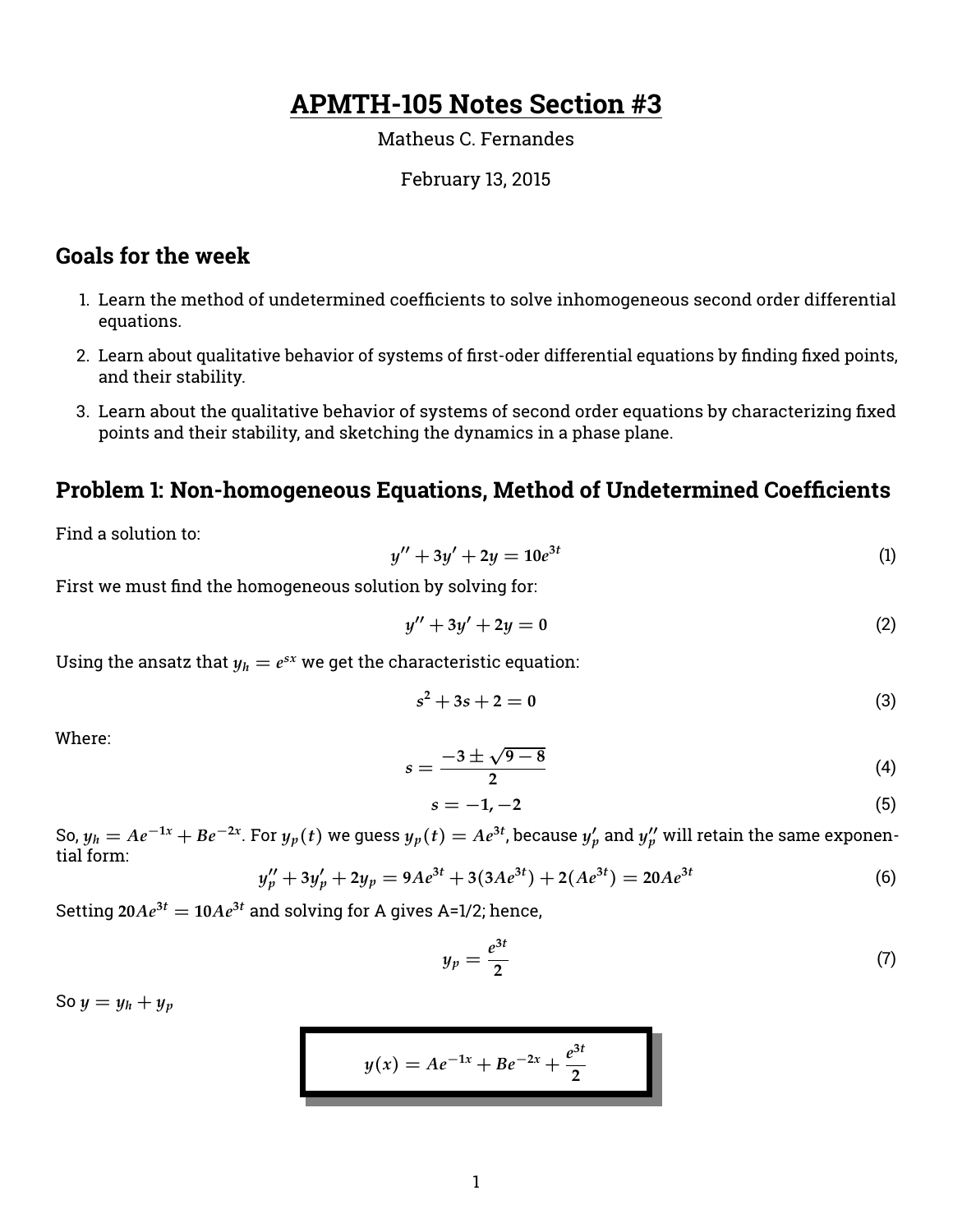# **Problem 2: Non-homogeneous Equations, Superposition principle of the method of Undetermined Coefficients**

### **Idea 1: Superposition Principle**

Let  $y_1$  be a solution to the differential equation

$$
ay'' + by' + cy = f_1(t) \tag{8}
$$

and  $y_2$  be a solution to

$$
ay'' + by' + yc = f_2(t) \tag{9}
$$

Then for any constants  $k_1$  and  $k_2$ , the function  $k_1y_1 + k_2y_2$  is a solution to the differential equation

$$
ay'' + by' + cy = k_1 f_1(t) + k_2 f_2(t)
$$
\n(10)

**Proof.** This is straightforward; by substituting and rearranging we find

$$
a(k_1y_1+k_2y_2)'' + b(k_1y_1+k_2y_2)' + c(k_1y_1+k_2y_2)
$$
\n(11)

$$
= k_1(ay_1'' + b_1' + cy_1) + k_2(ay_2'' + by_2' + cy_2)
$$
\n(12)

$$
=k_1f_1(t)+k_2f_2(t)e
$$
 (13)

Find a particular solution to

$$
y'' - y = 8te^t + 2e^t \tag{14}
$$

A general solution to the associated homogeneous equation is easily seen to be  $c_1e^t+c_2e^{-t}$ .Thus, a particular solution for matching the nonhomogeneity 8 $te^t$  has the form  $t(A_1t+A_0)e^t$ , whereas matching 2 $e^2$  required the form  $A_0t e^t$ . Therefore, we can match both with the first form:

$$
y_p = t(A_1t + A_0)e^t = (A_1t^2 + A_0t)e^t
$$
\n(15)

$$
y_p' = (A_1t^2 + A_0)e^t + (2A_1t + A_0)e^t = [A_1t^2 + (2A_1 + A_0)t + A_0]e^t
$$
\n(16)

 $y_p'' = [2A_1t + (2A_1 + A_0)]e^t + [A_1t^2 + (2A_1 + A_0)t + A_0]e^t = [A_1t^2 + (4A_1 + A_0)t + (2A_1 + 2A_0)]e^t$  (17) Thus,

$$
y_p'' - y_p = [4A_1t + (2A_1 + 2A_0)]e^t = 8te^t + 2e^t
$$
\n(18)

This yields  $A_1 = 2$ ,  $A_0 = -1$ , and so

$$
y_p=(2t^2-t)e^t
$$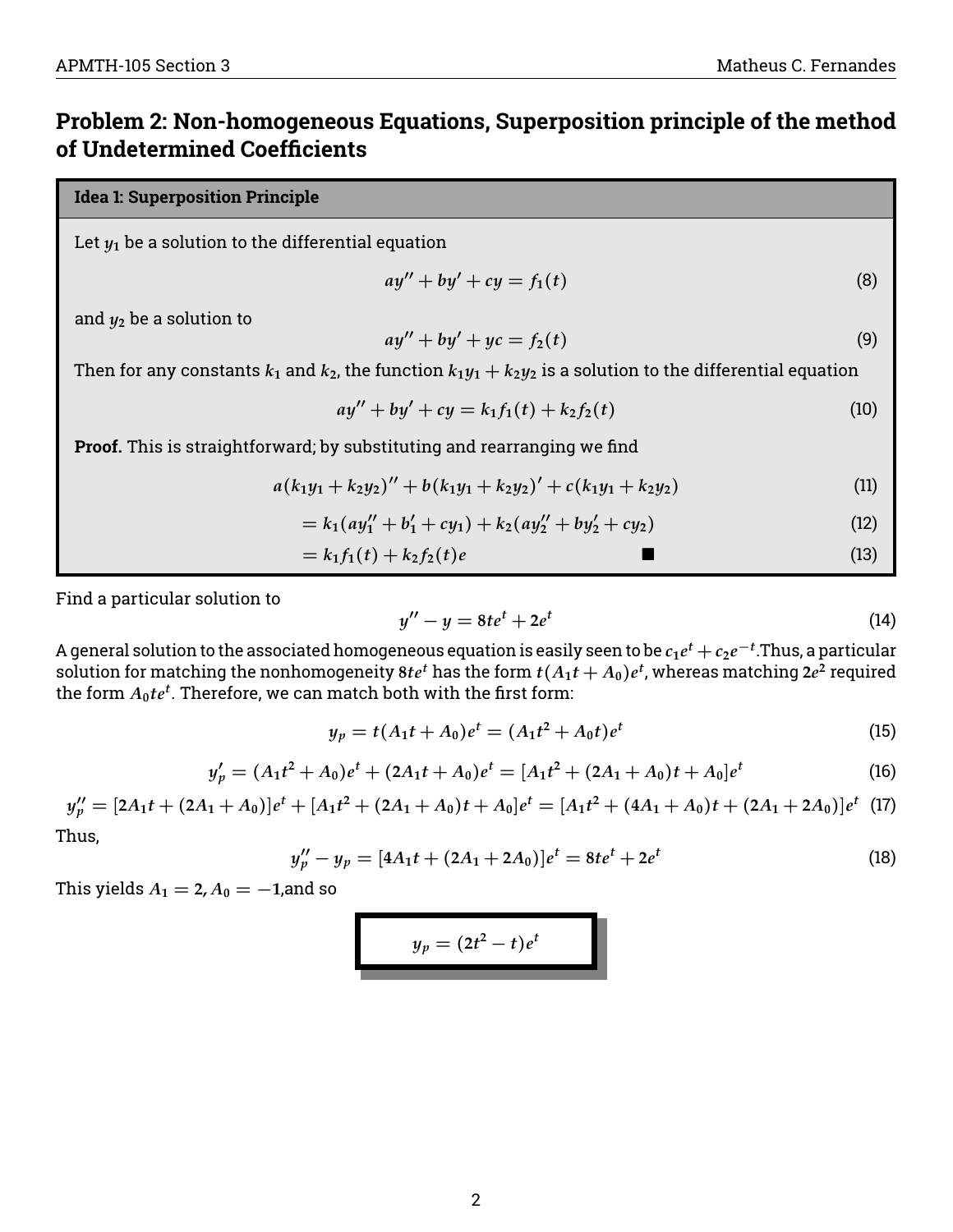# **Problem 3: Qualitative Considerations for Variable-Coefficient and Nonlinear Equations**

From Nagel's Fundametals of Differential Equations 8th Edition, see attached.

#### **Idea 2: A closer look at free mechanical vibrations**

The governing equation of motion is:

<span id="page-2-0"></span>
$$
F_{ext} = my'' + by' + ky \tag{19}
$$

Let's focus on the simple case in which  $b = 0$  and  $F_{ext} = 0$ , the so-called undamped, free case. The equation [\(19\)](#page-2-0) reduces to

$$
m\frac{d^2y}{dt^2} + ky = 0\tag{20}
$$

and, when divided by *m*, becomes

<span id="page-2-1"></span>
$$
\frac{d^2y}{dt^2} + \omega^2 y = 0\tag{21}
$$

where  $\omega =$ √  $\overline{k/m}.$  The auxiliary equation associated with [\(21\)](#page-2-1) is  $r^2+\omega^2=$  0, which has complex conjugate roots  $\pm \omega i$ . Hence, a general solution to [\(21\)](#page-2-1) is:

$$
y(t) = C_1 \cos(\omega t) + C_2 \sin(\omega t) \tag{22}
$$

We can express  $y(t)$  in the more convenient form

$$
y(t) = A\sin(\omega t + \phi),\tag{23}
$$

with  $A > 0$ , by letting  $C_1 = A \sin$  and  $C_2 = A \cos \phi$ . That is,

$$
A\sin(\omega t + \phi) = A\cos\omega t \sin\phi + A\sin\omega t \cos\phi \tag{24}
$$

$$
A\sin(\omega t + \phi) = C_1\cos\omega t + C_2\sin\omega t \tag{25}
$$

Solving for A and  $\phi$  in terms of  $C_1$  and  $C_2$ , we find

$$
A = \sqrt{C_1^2 + C_2^2} \text{ and } \tan \phi = \frac{C_1}{C_2}
$$
 (26)

where the quadrant in which  $\phi$  lies is determined by the signs of  $C_1$  and  $C_2$ . This is because  $\sin \phi$  has the same sign as  $C_1(\sin \phi = C_1/A)$  and  $\cos \phi$  has the same sign as  $C_2(\cos \phi = C_2/A)$ . For example, if  $C_1 > 0$  and  $C_2 < 0$ , then  $\phi$  is in Quadrant II. (Note, in particular, that  $\phi$  is not simply the arctangent of  $C_1/C_2$ , which would lie in Quadrant IV.)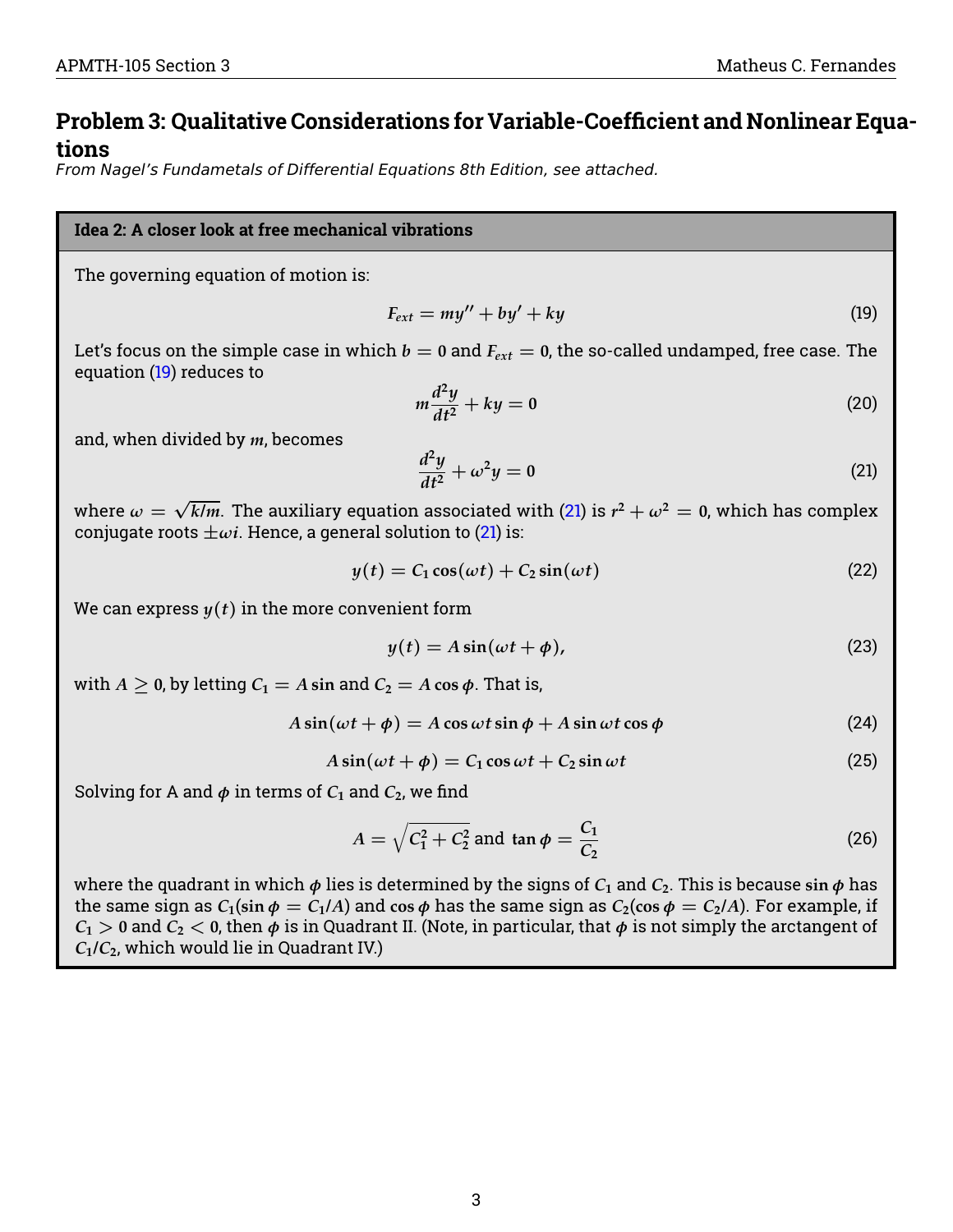

Figure 4.27 Simple harmonic motion of undamped, free vibrations

It is evident from (5) that, as we predicted in Section 4.1, the motion of a mass in an undamped, free system is simply a sine wave, or what is called simple harmonic motion. (See Figure 4.27.) The constant A is the amplitude of the motion and  $\phi$  is the phase angle. The motion is periodic with **period**  $2\pi/\omega$  and **natural frequency**  $\omega/2\pi$ , where  $\omega = \sqrt{k/m}$ . The period is measured in units of time, and the natural frequency has the dimensions of periods (or cycles) per unit time. The constant  $\omega$  is the **angular frequency** for the sine function in (5) and has dimensions of radians per unit time. To summarize:

angular frequency =  $\omega = \sqrt{k/m}$  (rad/sec). natural frequency =  $\omega/2\pi$  (cycles/sec). period =  $2\pi/\omega$  (sec).

Observe that the amplitude and phase angle depend on the constants  $C_1$  and  $C_2$ , which, in turn, are determined by the initial position and initial velocity of the mass. However, the period and frequency depend only on  $k$  and  $m$  and not on the initial conditions.

- **Example 1** A 1/8-kg mass is attached to a spring with stiffness  $k = 16$  N/m, as depicted in Figure 4.1. The mass is displaced  $1/2$  m to the right of the equilibrium point and given an outward velocity (to the right) of  $\sqrt{2}$  m/sec. Neglecting any damping or external forces that may be present, determine the equation of motion of the mass along with its amplitude, period, and natural frequency. How long after release does the mass pass through the equilibrium position?
	- Solution Because we have a case of undamped, free vibration, the equation governing the motion is (3). Thus, we find the angular frequency to be

$$
\omega = \sqrt{\frac{k}{m}} = \sqrt{\frac{16}{1/8}} = 8\sqrt{2} \text{ rad/sec}.
$$

Substituting this value for  $\omega$  into (4) gives

 $y(t) = C_1 \cos(8\sqrt{2}t) + C_2 \sin(8\sqrt{2}t)$ .  $(7)$ 

Now we use the initial conditions,  $y(0) = 1/2$  m and  $y'(0) = \sqrt{2}$  m/sec, to solve for  $C_1$  and  $C_2$  in (7). That is,

$$
1/2 = y(0) = C_1 ,\n\sqrt{2} = y'(0) = 8\sqrt{2}C_2
$$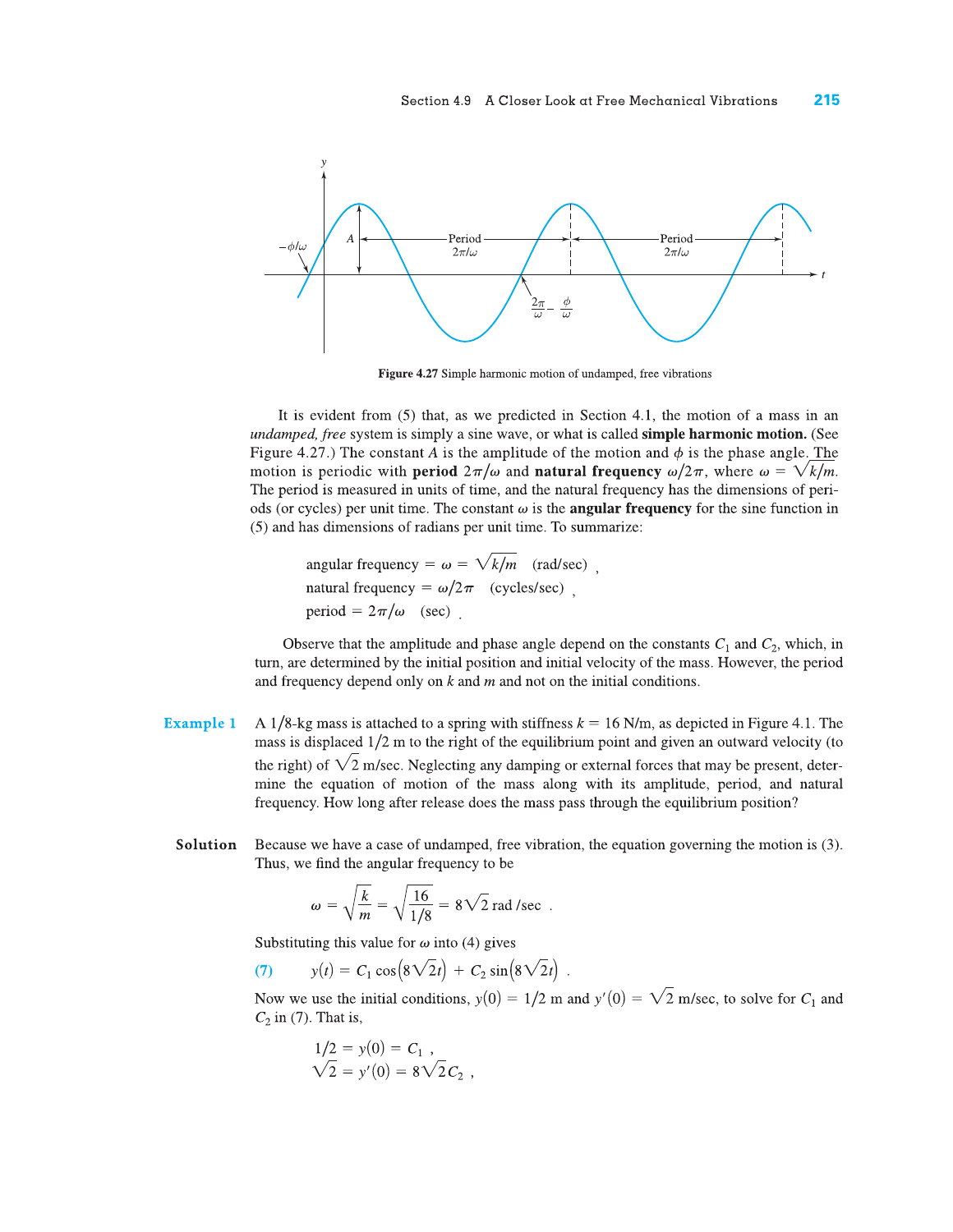and so  $C_1 = 1/2$  and  $C_2 = 1/8$ . Hence, the equation of motion of the mass is

(8) 
$$
y(t) = \frac{1}{2} \cos(8\sqrt{2}t) + \frac{1}{8} \sin(8\sqrt{2}t)
$$

To express  $y(t)$  in the alternative form (5), we set

$$
A = \sqrt{C_1^2 + C_2^2} = \sqrt{(1/2)^2 + (1/8)^2} = \frac{\sqrt{17}}{8}
$$

$$
\tan \phi = \frac{C_1}{C_2} = \frac{1/2}{1/8} = 4.
$$

Since both  $C_1$  and  $C_2$  are positive,  $\phi$  is in Quadrant I, so  $\phi$  = arctan 4  $\approx$  1.326. Hence,

(9) 
$$
y(t) = \frac{\sqrt{17}}{8} \sin(8\sqrt{2}t + \phi)
$$
.

Thus, the amplitude A is  $\sqrt{17}/8$  m, and the phase angle  $\phi$  is approximately 1.326 rad. The period is  $P = 2\pi/\omega = 2\pi/(8\sqrt{2}) = \sqrt{2}\pi/8$  sec, and the natural frequency is  $1/P = 8/(\sqrt{2}\pi)$ cycles per sec.

Finally, to determine when the mass will pass through the equilibrium position,  $y = 0$ , we must solve the trigonometric equation

(10) 
$$
y(t) = \frac{\sqrt{17}}{8} \sin(8\sqrt{2}t + \phi) = 0
$$

for  $t$ . Equation (10) will be satisfied whenever

(11) 
$$
8\sqrt{2}t + \phi = n\pi
$$
 or  $t = \frac{n\pi - \phi}{8\sqrt{2}} \approx \frac{n\pi - 1.326}{8\sqrt{2}}$ ,

*n* an integer. Putting  $n = 1$  in (11) determines the first time *t* when the mass crosses its equilibrium position:

$$
t = \frac{\pi - \phi}{8\sqrt{2}} \approx 0.16 \text{ sec.} \blacktriangleleft
$$

In most applications of vibrational analysis, of course, there is some type of frictional or damping force affecting the vibrations. This force may be due to a component in the system, such as a shock absorber in a car, or to the medium that surrounds the system, such as air or some liquid. So we turn to a study of the effects of damping on free vibrations, and equation (2) generalizes to

$$
(12) \qquad m\frac{d^2y}{dt^2} + b\frac{dy}{dt} + ky = 0.
$$

The auxiliary equation associated with (12) is

(13) 
$$
mr^2 + br + k = 0
$$
,

and its roots are

(14) 
$$
\frac{-b \pm \sqrt{b^2 - 4mk}}{2m} = -\frac{b}{2m} \pm \frac{1}{2m} \sqrt{b^2 - 4mk}.
$$

As we found in Sections 4.2 and 4.3, the form of the solution to  $(12)$  depends on the nature of these roots and, in particular, on the discriminant  $b^2 - 4mk$ .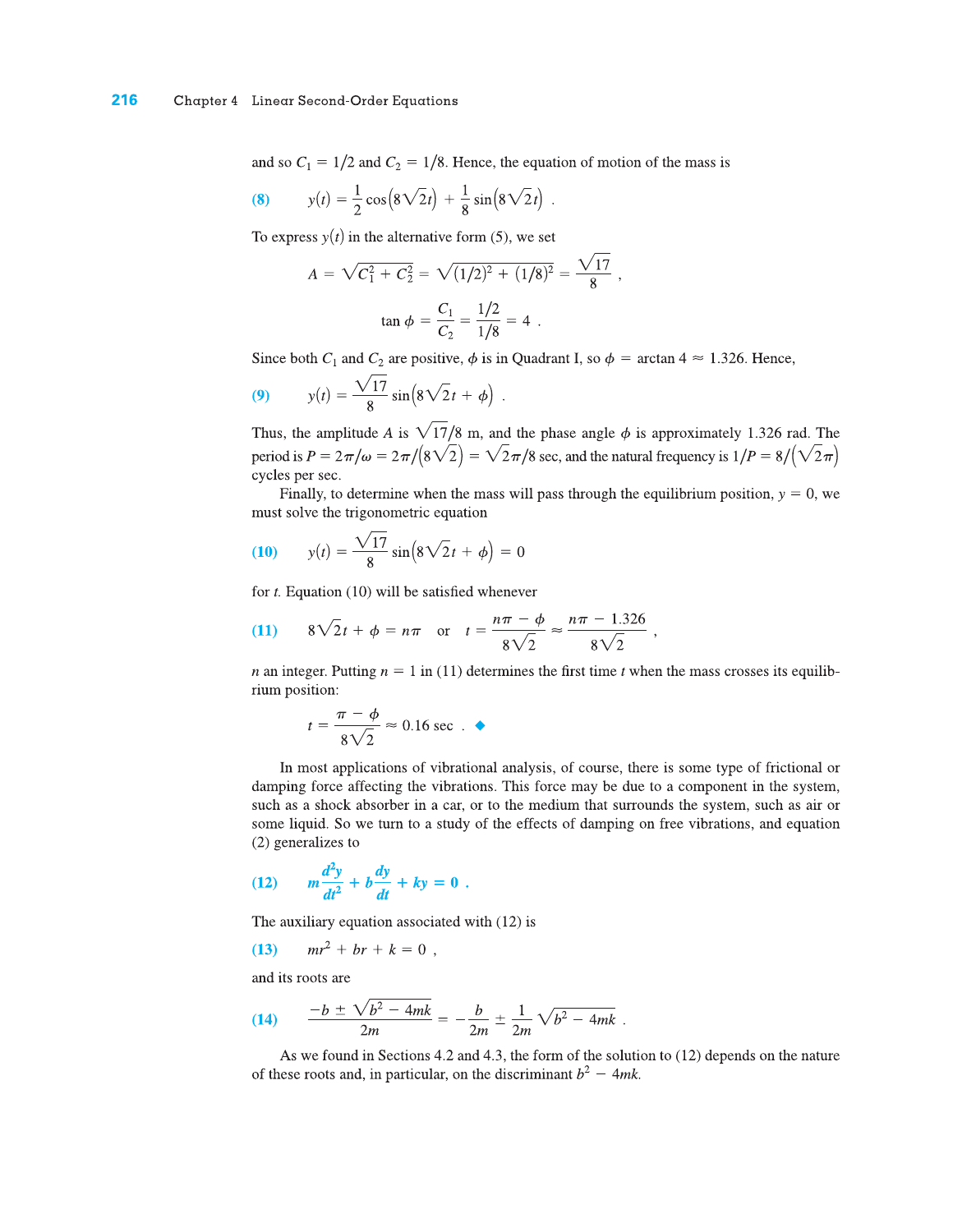# Underdamped or Oscillatory Motion ( $b^2 < 4mk$ )

When  $b^2 \leq 4mk$ , the discriminant  $b^2 - 4mk$  is negative, and there are two complex conjugate roots to the auxiliary equation (13). These roots are  $\alpha \pm i\beta$ , where

(15) 
$$
\alpha = -\frac{b}{2m}, \qquad \beta = \frac{1}{2m} \sqrt{4mk - b^2}
$$

Hence, a general solution to  $(12)$  is

 $y(t) = e^{\alpha t} (C_1 \cos \beta t + C_2 \sin \beta t)$ .  $(16)$ 

As we did with simple harmonic motion, we can express  $y(t)$  in the alternate form

$$
(17) \t y(t) = Ae^{\alpha t} \sin(\beta t + \phi) ,
$$

where  $A = \sqrt{C_1^2 + C_2^2}$  and  $\tan \phi = C_1/C_2$ . It is now evident that  $y(t)$  is the product of an exponential damping factor,

$$
Ae^{\alpha t}=Ae^{-(b/2m)t}.
$$

and a sine factor,  $sin(\beta t + \phi)$ , which accounts for the oscillatory motion. Because the sine factor varies between  $-1$  and 1 with period  $2\pi/\beta$ , the solution  $y(t)$  varies between  $-Ae^{\alpha t}$  and  $Ae^{\alpha t}$  with quasiperiod  $P = 2\pi/\beta = 4m\pi/\sqrt{4mk - b^2}$  and quasifrequency 1/*P*. Moreover, since b and m are positive,  $\alpha = -b/2m$  is negative, and thus the exponential factor tends to zero as  $t \to +\infty$ . A graph of a typical solution  $y(t)$  is given in Figure 4.28. The system is called **underdamped** because there is not enough damping present  $(b$  is too small) to prevent the system from oscillating.

It is easily seen that as  $b \rightarrow 0$  the damping factor approaches the constant A and the quasifrequency approaches the natural frequency of the corresponding undamped harmonic motion. Figure 4.28 demonstrates that the values of t where the graph of  $y(t)$  touches the exponential curves  $\pm Ae^{\alpha t}$  are close to (but not exactly) the same values of t at which  $y(t)$  attains its relative maximum and minimum values (see Problem 13).



Figure 4.28 Damped oscillatory motion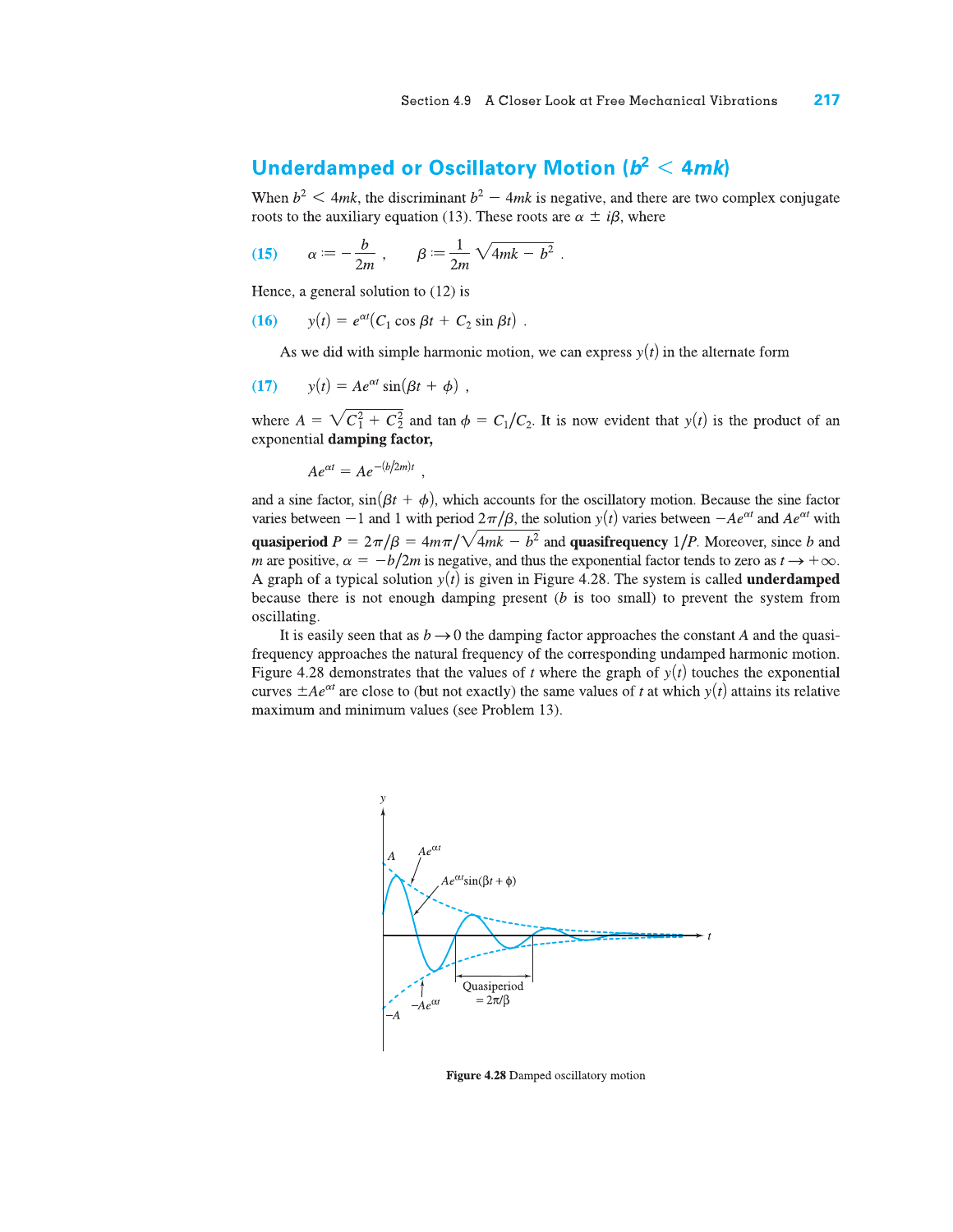

# **Overdamped Motion (** $b^2 > 4mk$ **)**

When  $b^2 > 4mk$ , the discriminant  $b^2 - 4mk$  is positive, and there are two distinct real roots to the auxiliary equation (13):

(18) 
$$
r_1 = -\frac{b}{2m} + \frac{1}{2m}\sqrt{b^2 - 4mk}
$$
,  $r_2 = -\frac{b}{2m} - \frac{1}{2m}\sqrt{b^2 - 4mk}$ 

Hence, a general solution to  $(12)$  in this case is

(19) 
$$
y(t) = C_1 e^{r_1 t} + C_2 e^{r_2 t}
$$
.

Obviously,  $r_2$  is negative. And since  $b^2 > b^2 - 4mk$  (that is,  $b > \sqrt{b^2 - 4mk}$ ), it follows that  $r_1$  is also negative. Therefore, as  $t \to +\infty$ , both of the exponentials in (19) decay and  $y(t) \to 0$ . Moreover, since

$$
y'(t) = C_1r_1e^{r_1t} + C_2r_2e^{r_2t} = e^{r_1t}(C_1r_1 + C_2r_2e^{(r_2-r_1)t}) ,
$$

we see that the derivative is either identically zero (when  $C_1 = C_2 = 0$ ) or vanishes for at most one value of t (when the factor in parentheses is zero). If the trivial solution  $y(t) \equiv 0$  is ignored, it follows that  $y(t)$  has at most one local maximum or minimum for  $t > 0$ . Therefore,  $y(t)$  does not oscillate. This leaves, qualitatively, only three possibilities for the motion of  $y(t)$ , depending on the initial conditions. These are illustrated in Figure 4.29. This case where  $b<sup>2</sup>$  > 4*mk* is called **overdamped** motion.

## **Critically Damped Motion (** $b^2 = 4mk$ **)**

When  $b^2 = 4mk$ , the discriminant  $b^2 - 4mk$  is zero, and the auxiliary equation has the repeated root  $-b/2m$ . Hence, a general solution to (12) is now

(20) 
$$
y(t) = (C_1 + C_2 t)e^{-(b/2m)t}
$$

To understand the motion described by  $y(t)$  in (20), we first consider the behavior of  $y(t)$ as  $t \rightarrow +\infty$ . By L'Hôpital's rule,

(21) 
$$
\lim_{t \to +\infty} y(t) = \lim_{t \to +\infty} \frac{C_1 + C_2 t}{e^{(b/2m)t}} = \lim_{t \to +\infty} \frac{C_2}{(b/2m)e^{(b/2m)t}} = 0
$$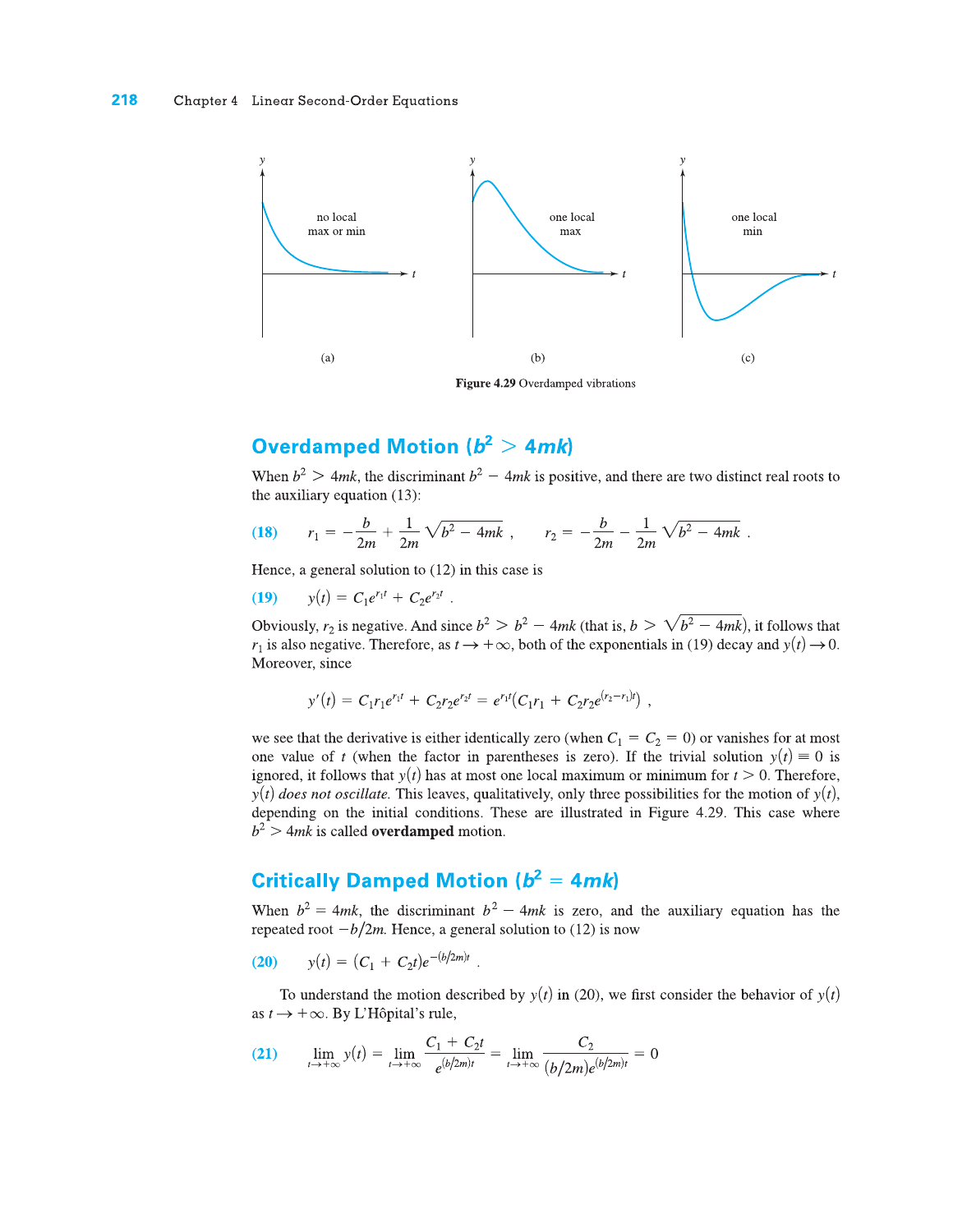(recall that  $b/2m > 0$ ). Hence,  $y(t)$  dies off to zero as  $t \to +\infty$ . Next, since

$$
y'(t) = \left(C_2 - \frac{b}{2m}C_1 - \frac{b}{2m}C_2t\right)e^{-(b/2m)t}.
$$

we see again that a nontrivial solution can have at most one local maximum or minimum for  $t > 0$ , so motion is *nonoscillatory*. If b were any smaller, oscillation would occur. Thus, the special case where  $b^2 = 4mk$  is called **critically damped** motion. Qualitatively, critically damped motions are similar to overdamped motions (see Figure 4.29 again).

#### **Example 2** Assume that the motion of a mass-spring system with damping is governed by

(22) 
$$
\frac{d^2y}{dt^2} + b\frac{dy}{dt} + 25y = 0 ; \qquad y(0) = 1 , \qquad y'(0) = 0
$$

Find the equation of motion and sketch its graph for the three cases where  $b = 6, 10,$  and 12.

Solution The auxiliary equation for  $(22)$  is

$$
(23) \t r^2 + br + 25 = 0 ,
$$

whose roots are

(24) 
$$
r = -\frac{b}{2} \pm \frac{1}{2} \sqrt{b^2 - 100}.
$$

**Case 1.** When  $b = 6$ , the roots (24) are  $-3 \pm 4i$ . This is thus a case of underdamping, and the equation of motion has the form

(25) 
$$
y(t) = C_1 e^{-3t} \cos 4t + C_2 e^{-3t} \sin 4t
$$

Setting  $y(0) = 1$  and  $y'(0) = 0$  gives the system

$$
C_1 = 1 , -3C_1 + 4C_2 = 0 ,
$$

whose solution is  $C_1 = 1, C_2 = 3/4$ . To express  $y(t)$  as the product of a damping factor and a sine factor [recall equation (17)], we set

$$
A = \sqrt{C_1^2 + C_2^2} = \frac{5}{4}, \qquad \tan \phi = \frac{C_1}{C_2} = \frac{4}{3},
$$

where  $\phi$  is a Quadrant I angle, since  $C_1$  and  $C_2$  are both positive. Then

(26) 
$$
y(t) = \frac{5}{4}e^{-3t}\sin(4t + \phi)
$$

where  $\phi = \arctan(4/3) \approx 0.9273$ . The underdamped spring motion is shown in Figure 4.30(a) on page 220.

**Case 2.** When  $b = 10$ , there is only one (repeated) root to the auxiliary equation (23), namely,  $r = -5$ . This is a case of critical damping, and the equation of motion has the form

(27) 
$$
y(t) = (C_1 + C_2 t)e^{-5t}
$$

Setting  $y(0) = 1$  and  $y'(0) = 0$  now gives

$$
C_1 = 1 , \qquad C_2 - 5C_1 = 0 ,
$$

and so  $C_1 = 1, C_2 = 5$ . Thus,

(28) 
$$
y(t) = (1 + 5t)e^{-5t}
$$